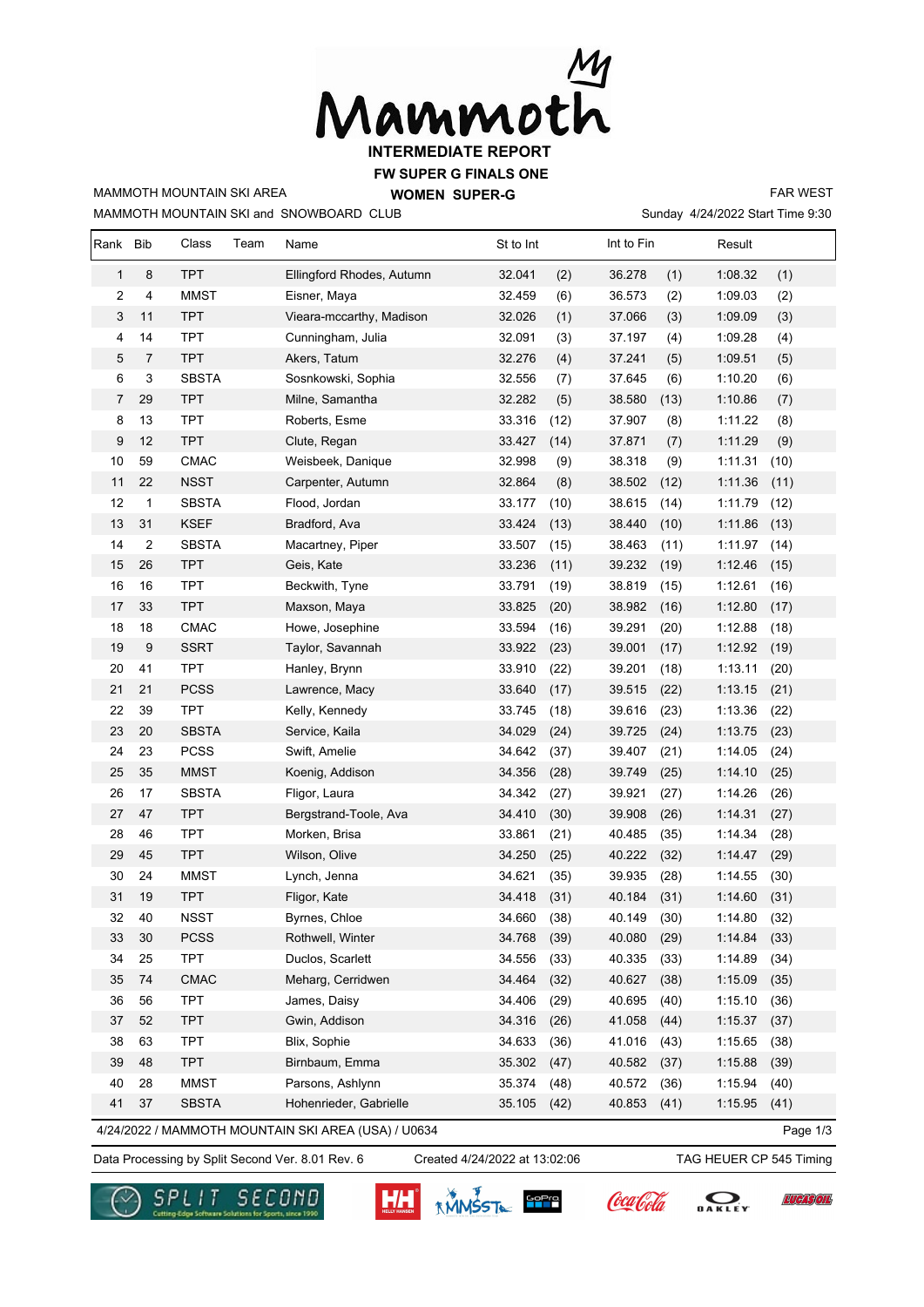## **FW SUPER G FINALS ONE INTERMEDIATE REPORT**

**WOMEN SUPER-G** 

MAMMOTH MOUNTAIN SKI and SNOWBOARD CLUB

MAMMOTH MOUNTAIN SKI AREA

FAR WEST

Sunday 4/24/2022 Start Time 9:30

| Rank Bib |        | Class        | Team | Name                  | St to Int |      | Int to Fin |      | Result  |      |
|----------|--------|--------------|------|-----------------------|-----------|------|------------|------|---------|------|
| 42       | 27     | <b>SBSTA</b> |      | Sribar, Lea           | 35.119    | (43) | 40.860     | (42) | 1:15.98 | (42) |
| 43       | 62     | <b>TPT</b>   |      | Jones, Addison        | 35.078    | (41) | 41.082     | (46) | 1:16.16 | (43) |
| 44       | 42     | <b>PCSS</b>  |      | Goldberg, Brooke      | 35.876    | (55) | 40.370     | (34) | 1:16.24 | (44) |
| 45       | 73     | <b>TPT</b>   |      | Brandreth, Bree       | 34.572    | (34) | 41.767     | (50) | 1:16.33 | (45) |
| 46       | 68     | <b>TPT</b>   |      | Sturm, Sierra         | 35.276    | (46) | 41.190     | (48) | 1:16.46 | (46) |
| 47       | 43     | <b>TPT</b>   |      | Aldrich, Norah        | 35.953    | (56) | 40.634     | (39) | 1:16.58 | (47) |
| 48       | 34     | <b>TPT</b>   |      | Cerretti, Sophia      | 35.629    | (50) | 41.069     | (45) | 1:16.69 | (48) |
| 49       | 79     | <b>KSEF</b>  |      | Nicolaescu, Fia       | 34.931    | (40) | 41.884     | (52) | 1:16.81 | (49) |
| 50       | 49     | ROSE         |      | Beerman, Delavyn      | 35.733    | (52) | 41.131     | (47) | 1:16.86 | (50) |
| 51       | 69     | <b>TPT</b>   |      | Cooper, Lily          | 35.235    | (44) | 42.165     | (57) | 1:17.40 | (51) |
| 52       | 51     | <b>KSEF</b>  |      | Ehrman, Caroline      | 35.704    | (51) | 41.843     | (51) | 1:17.54 | (52) |
| 53       | 64     | AMST         |      | Hu, Sophia            | 35.611    | (49) | 41.997     | (55) | 1:17.60 | (53) |
| 54       | 75     | AMST         |      | Jones, Molly          | 36.270    | (61) | 41.564     | (49) | 1:17.83 | (54) |
| 55       | 86     | <b>SBSTA</b> |      | Rogers, Eloise        | 35.266    | (45) | 42.608     | (62) | 1:17.87 | (55) |
| 56       | 82     | <b>MMST</b>  |      | Truax, Katherine      | 35.801    | (54) | 42.324     | (58) | 1:18.12 | (56) |
| 57       | 89     | AMST         |      | Rose, Juniper         | 36.337    | (63) | 41.899     | (54) | 1:18.23 | (57) |
| 58       | 83     | <b>TPT</b>   |      | Whelan, Signe         | 36.092    | (57) | 42.425     | (61) | 1:18.51 | (58) |
| 59       | 70     | <b>MMST</b>  |      | Bruce, Michaela       | 36.233    | (60) | 42.329     | (59) | 1:18.56 | (59) |
| 60       | 50     | <b>PCSS</b>  |      | Ploof, Abi            | 36.455    | (65) | 42.135     | (56) | 1:18.59 | (60) |
| 61       | 77     | <b>TPT</b>   |      | Christensen, Caroline | 35.756    | (53) | 43.026     | (64) | 1:18.78 | (61) |
| 62       | 84     | <b>TPT</b>   |      | Dunning, Siduri       | 36.222    | (59) | 42.809     | (63) | 1:19.03 | (62) |
| 63       | 38     | <b>TPT</b>   |      | Bohnet, Alison        | 36.727    | (67) | 42.406     | (60) | 1:19.13 | (63) |
| 64       | 67     | <b>MMST</b>  |      | Schlumberger, Margaux | 37.421    | (74) | 41.887     | (53) | 1:19.30 | (64) |
| 65       | 91     | <b>TPT</b>   |      | Denis, Lyla           | 36.195    | (58) | 43.181     | (66) | 1:19.37 | (65) |
| 66       | 60     | <b>SBSTA</b> |      | Johnston, Keira       | 36.327    | (62) | 43.113     | (65) | 1:19.44 | (66) |
| 67       | 81     | <b>TPT</b>   |      | Hamilton, Brighton    | 36.428    | (64) | 43.516     | (72) | 1:19.94 | (67) |
| 68       | 90     | <b>TPT</b>   |      | Denis, Lexy           | 36.718    | (66) | 43.253     | (67) | 1:19.97 | (68) |
| 69       | 72     | <b>TPT</b>   |      | Teneyck, Ramsey       | 36.811    | (69) | 43.407     | (69) | 1:20.21 | (69) |
| 70       | 95     | <b>TPT</b>   |      | Rusek, Adelaide       | 36.789    | (68) | 43.470     | (71) | 1:20.25 | (70) |
| 71       | 78     | <b>SBSTA</b> |      | Service, Jaidyn       | 37.085    | (71) | 43.300     | (68) | 1:20.38 | (71) |
| 72       | 101    | <b>NSST</b>  |      | Jennings, Emma        | 37.495    | (75) | 43.464     | (70) | 1:20.95 | (72) |
| 73       | 93     | <b>MRST</b>  |      | Fretwell, Molly       | 37.343    | (73) | 44.141     | (75) | 1:21.48 | (73) |
| 74       | 92     | MMST         |      | Stearns, Laila        | 37.970    | (79) | 43.587     | (73) | 1:21.55 | (74) |
| 75       | 71     | <b>MMST</b>  |      | Wight, Aspen          | 37.874    | (78) | 43.804     | (74) | 1:21.67 | (75) |
| 76       | 76     | <b>TPT</b>   |      | Morrison, Dakota      | 37.221    | (72) | 44.546     | (77) | 1:21.76 | (76) |
| 77       | 94     | <b>TPT</b>   |      | Heslin, Rylan         | 38.258    | (80) | 44.451     | (76) | 1:22.71 | (77) |
| 78       | 87     | <b>TPT</b>   |      | Legarza, Madeline     | 37.036    | (70) | 45.791     | (82) | 1:22.82 | (78) |
| 79       | 66     | <b>ROSE</b>  |      | Smith, Madalyn        | 38.380    | (81) | 45.131     | (79) | 1:23.51 | (79) |
| 80       | 88     | <b>SSRT</b>  |      | Melnick, Abby         | 38.594    | (82) | 45.073     | (78) | 1:23.66 | (80) |
| 81       | 107    | CMAC         |      | Patterson, Embry      | 37.700    | (77) | 46.527     | (86) | 1:24.22 | (81) |
| 82       | 44     | <b>SBSTA</b> |      | Teen, Shiloh Rose Vis | 37.663    | (76) | 46.688     | (87) | 1:24.35 | (82) |
| 83       | 100    | <b>KSEF</b>  |      | Campbell, Emma        | 39.230    | (85) | 45.173     | (80) | 1:24.40 | (83) |
|          | 84 103 | <b>DPST</b>  |      | Paidakovich, Maren    | 39.149    | (84) | 45.278     | (81) | 1:24.42 | (84) |
| 85       | 58     | <b>TPT</b>   |      | Dollar, Elianna       | 38.883    | (83) | 46.072     | (83) | 1:24.95 | (85) |
| 86       | 111    | <b>KSEF</b>  |      | Pitsch, Elsa          | 39.844    | (88) | 46.458     | (85) | 1:26.30 | (86) |

4/24/2022 / MAMMOTH MOUNTAIN SKI AREA (USA) / U0634

Page 2/3

**LUCAS OIL** 

Data Processing by Split Second Ver. 8.01 Rev. 6 Created 4/24/2022 at 13:02:06 TAG HEUER CP 545 Timing

Created 4/24/2022 at 13:02:06



SECOND <u>G/H</u>